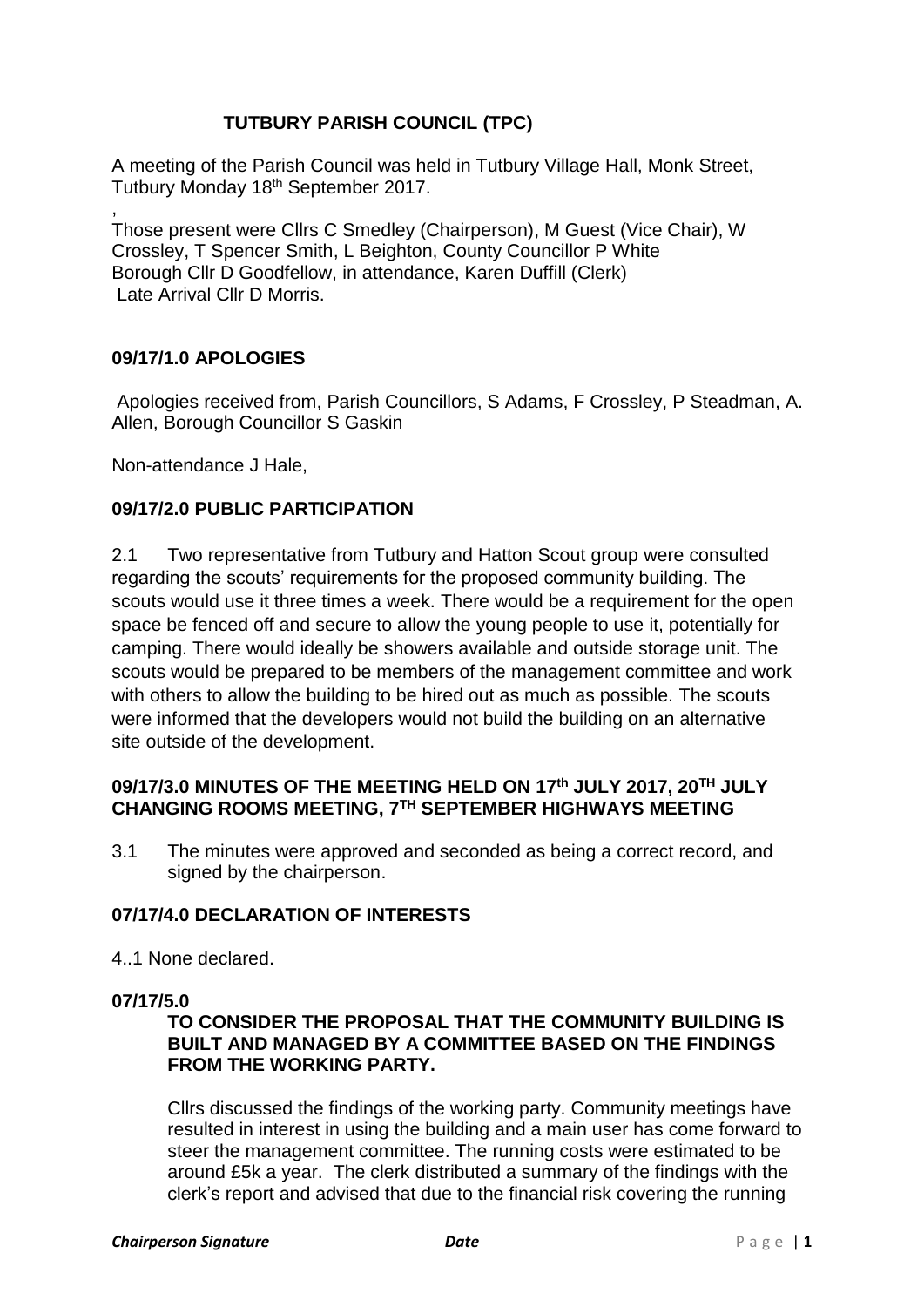costs, the community should be consulted as they may be a requirement to raise the precept to cover the financial impact of the building initially until the lettings capacity was optimised. The clerk advised that only holding a meeting would not engage all the community who were unable to attend meetings or would not feel comfortable speaking in a public meeting. The clerk suggested that a letter was sent to every resident informing them of the proposal. It was proposed to write to parishioners and invite them to attend the next Parish Council meeting. A vote was taken four councillors supported this proposal, one against and one abstained.

It was requested that Cllr Goodfellow could consult with the Borough Council on supporting the parish council with legal matters associated with the building. Cllr Crossley would like the Borough Council and Peveril Homes to be available to speak at a public meeting regarding the building.

The clerk has joined the Community Council Village hall support group on behalf of the council, and as part of this membership a representative can visit the council and offer one to one support and guidance regarding the transfer of a community building to a management committe. The clerk advised that a sub -committee should be set up to ensure that the next steps can be taken within the restricted timescales remaining, if the proposal to build it was accepted.

# **RESOLUTION**

A letter would be sent to all parishioners and delivered by the councillors, inviting comments through email, letter, phone or attending the parish meeting regarding the proposed building and the financial risk associated with it.

# **07/17/6.0 CLERKS REPORT**

- 6.1 **Chatsworth Drive Fence** This has now been erected.
- 6.2 **Merchant Navy Flag** was flown on Sept 3rd Cllr P Steadman raised the flag and photos have been sent off to be collated into the national campaign.
- 6.3 The Clerk will be attending the SLCC National Conference Thursday 19th October.
- 6.4 The external Audit has been returned no recommendations only a note to include the mobile phone on the asset register next year. The completed annual return documentation will be displayed on the website for 5 years.

# 6.5 **Clerks Hours**

No hours were taken in lieu over the August break. The clerk would like to take some time owing in October after the CilCa qualification deadline.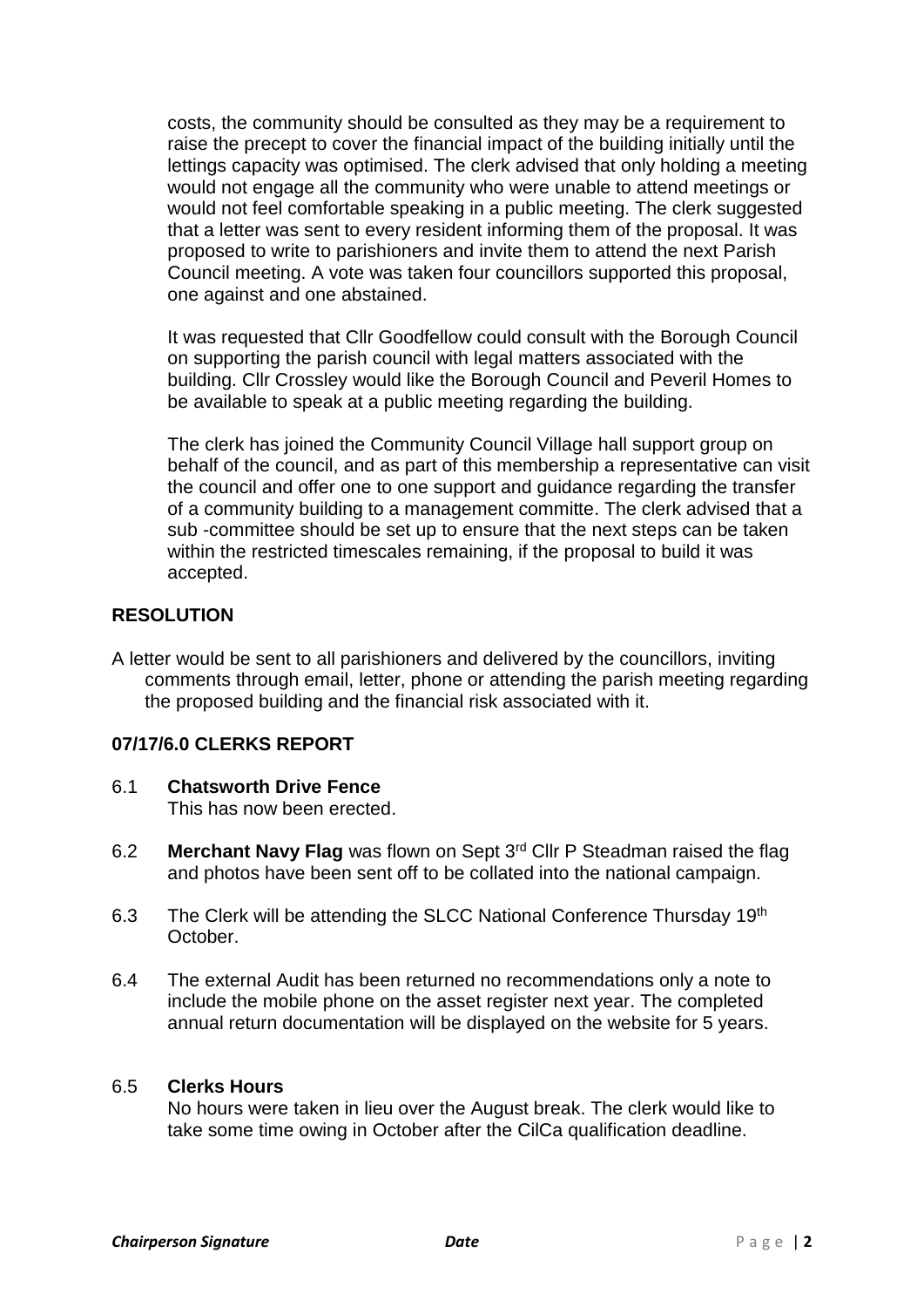6.6 Church Meeting to be held Monday 6th November 2017, 7pm for 7.30pm in the Priory Suite of St Mary's Church. Coffee will be available before the meeting.

# **09/17/7.0 BOROUGH AND COUNTY COUNCILLOR REPORT**

- **e**
- 7.1 County Cllr P White commented on the Highways meeting that was held with Tim Buxton, Richard Rayson and members of the emergency committee of the parish council. He felt the meeting was very productive and has spoken with Mark Deaville within the County Council and Phillip Atkins the leader of economic development in small towns and larger villages. They are committed to improving communities and this may be good for resolving the issues identified in the recent meeting of problems with parking and traffic flow. Communities liaison Manager Graham Hunt is keen to support community led projects such as Tutbury. Cllr P White is keen to make a difference in Tutbury with the highway matters raised. Parish Cllrs requested that the hedge in green lane is followed up as no information had been received regarding this. Cllr White would be opposing the gas-powered generation unit planning application.
- 7.2 Borough Councillor D Goodfellow reported plans that the Borough Council and the County Council are working together on a regeneration plan in Burton Town Centre.
- 7.3 Cllr D Goodfellow will be requesting that the Gas Power generation planning application is brought to committee to decide. Cllr W Crossley raised concern why Borough Councillors had the power to approve applications that had not gone to a committee like the recent application in Rolleston on Dove for 34 dwellings.
- 7.4 Following a review of refuse collection the bin days may change for Tutbury.

County Councillor White left the meeting at 9.05pm.

# **09/17/8.0 ACCOUNTS PAYABLE**

7.1 The accounts were proposed for payment by Cllr F Crossley and seconded by Cllr M Guest.

| <b>SSWB</b>                         | Water Changing rooms                                 | 24.00  |
|-------------------------------------|------------------------------------------------------|--------|
| Eon                                 | <b>Electricity Changing rooms</b>                    | 36.00  |
| <b>Staffordshire County Pension</b> |                                                      |        |
| Fund                                | Clerks Employee Pension contribution                 | 157.37 |
| <b>Staffordshire County Pension</b> |                                                      |        |
| Fund                                | <b>Clerks Employer Pension contribution</b>          | 231.56 |
| <b>HMRC</b>                         | Natiaonal Insurance                                  | 93.67  |
| Karen Duffill                       | Clerks Salary                                        | 842.13 |
| Karen Duffill                       | <b>Clerks Expenses</b>                               | 25.92  |
| Karen Duffill                       | <b>Coummunity Couuncil Village Hall subscription</b> | 20.00  |
| Karen Duffill                       | Postage                                              | 7.80   |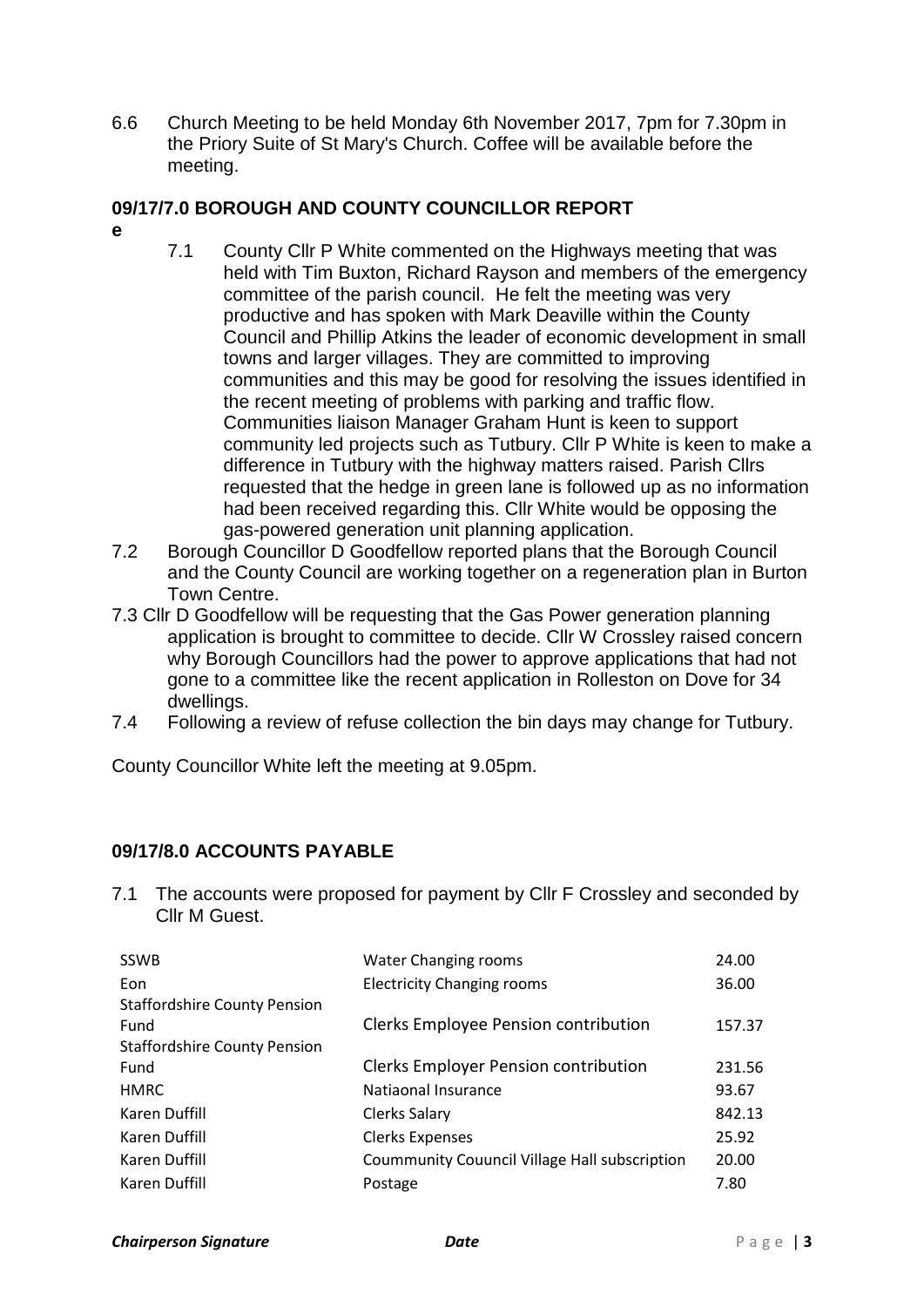| Cllr Peter Steadman              | Flags for Merchant Navy day                | 9.93   |
|----------------------------------|--------------------------------------------|--------|
| Astle Paterson                   | Transfer of land Park Pale monument        | 268.00 |
| Aucuba Landscapes                | Churchyard contract and park pale inv 3864 | 238.64 |
| Aucuba Landscapes                | Churchyard contract and park pale inv 3864 | 53.86  |
| Aucuba Landscapes                | Churchyard contract and park pale inv 3878 | 238.64 |
| Aucuba Landscapes                | Churchyard contract and park pale inv 3878 | 53.86  |
| <b>Grant Thornton</b>            | External audit                             | 240.00 |
| <b>Sterilizing services</b>      | Legionella control Monthycheck inv 36218   | 43.20  |
| <b>Sterilizing services</b>      | Legionella control Monthycheck inv 36388   | 54.00  |
| <b>Bretts computing Services</b> | Windows update reinstallation              | 70.00  |
|                                  | Fence for footpath boundary Park Pale      |        |
| Ken's Landscaping                | Monument                                   | 792.00 |

Grant Approved Richard Wakefield School £500

# **09/17/9.0 PLANING APPLICATIONS**

**9.1**

September considerations

# **P/2017/00977**

Proposal: Removal of one Fir tree, one Quercus Ilex tree and crown reduction to three Yew trees TPO 5

Location: 19 Pinfold Close, Tutbury, Staffordshire, DE13 9NJ

# **Comment NO OBJECTION**

Tutbury Parish Council has no objection to this application but would advise the resident not to plant an oak tree due to its potential size in a residential garden in years to come.

# **P/2017/01055**

Proposal: Height reduction of one Golden Elm tree by 40%

Location: 61 Monk Street, Tutbury, Staffordshire, DE13 9NA

# **Comment: NO OBJECTION**

# **P/2017/00701**

Demotion of existing dwelling to facilitate the erection of a replacement dwelling and erection of a detached garage

Hayes Croft, 3 Cherry Tree Lane, Fauld Lane, Fauld, Staffordshire, DE13 9G

# **Comment: NO OBJECTION**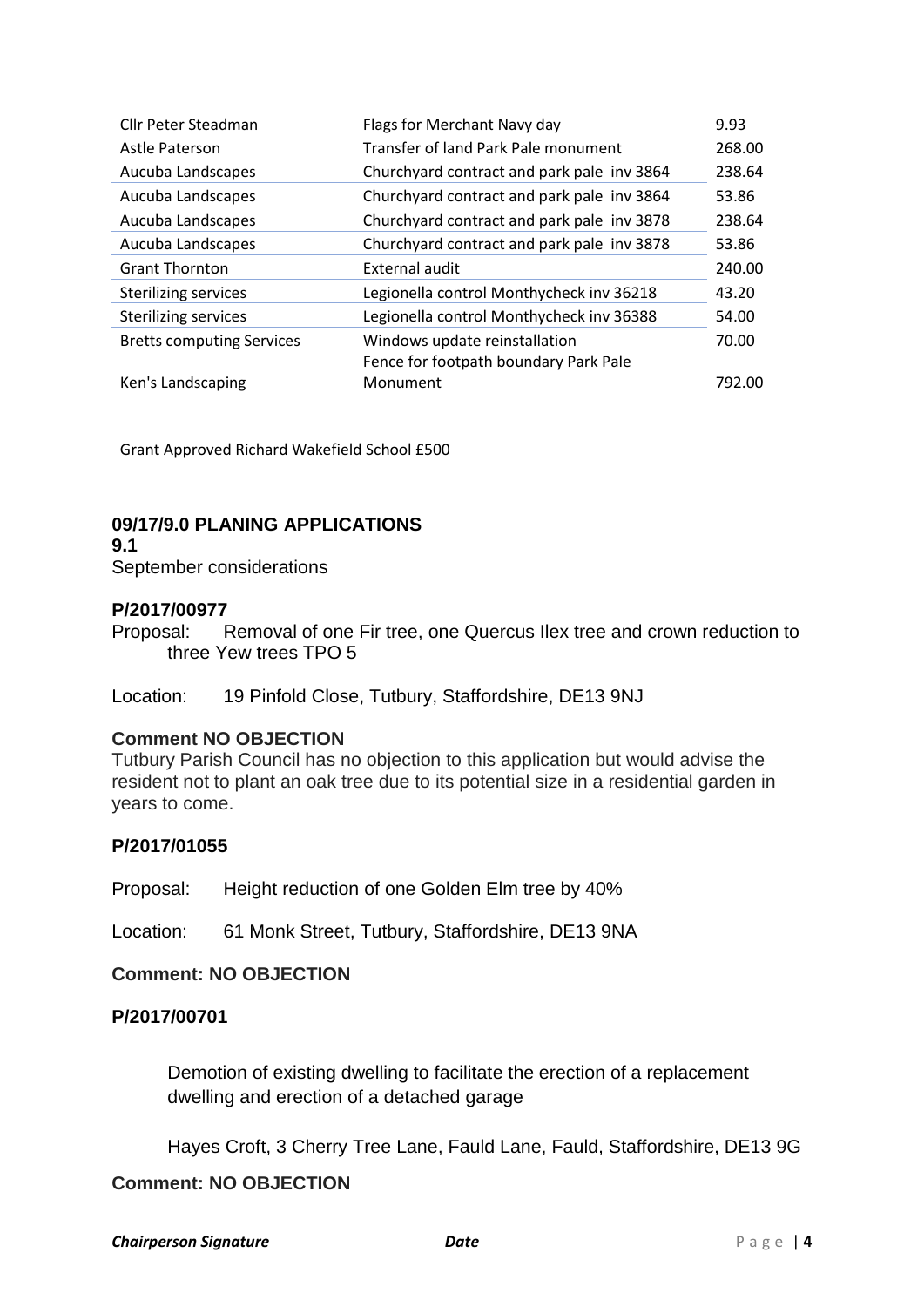# **P/2017/01129**

Proposal: Installation of decentralised gas peak power facility generating approximately 10 MW, including generator barn, housing 3 containerised generators and a customer substation/electrical cabinet, transformer, sub-station, gas kiosk, oil tanks and radiators

Location: New Farm, Rolleston Lane, Tutbury, DE13 9HE To be discussed at a separate meeting Tuesday 19<sup>th</sup> September,

Comments submitted from August planning meeting **Proposal P/2017/00747 –** 1 Cornmill Lane – Erection of single storey rear

extension and alteration to the mono-pitch rear roof – group commented no

objection if the alteration complies with building regulations.

**Proposal P2017/00895** – Eastern Palace Lower High St – erection of non-

illuminated fascia sign – group comment – no objection if the signage conforms

with conservation criteria

### **Proposal: P/2017/00801**

Erection of two storey side extension and a single storey rear extension with balcony above

Location:

30 Park Lane, Tutbury, Staffordshire

**NO OBJECTION** Plans should be amended to remove the balcony and reduce the development away from the boundary.

#### **P/2017/00792**

Proposal: Pruning of a Russian Oak tree away from garage roof (TPO 9). Location: The Stables, The Balk, Tutbury, Staffordshire.

# **NO OBJECTION**

#### **DECISION**

. Erection of single storey front and rear extensions and a detached garage. 25 Lancaster Drive, Tutbury, DE13 9JT in accordance with the submitted documents and

# **PERMITTED**

P/2017/01090/91/92 have subsequently been **WITHDRAWN** (felling of trees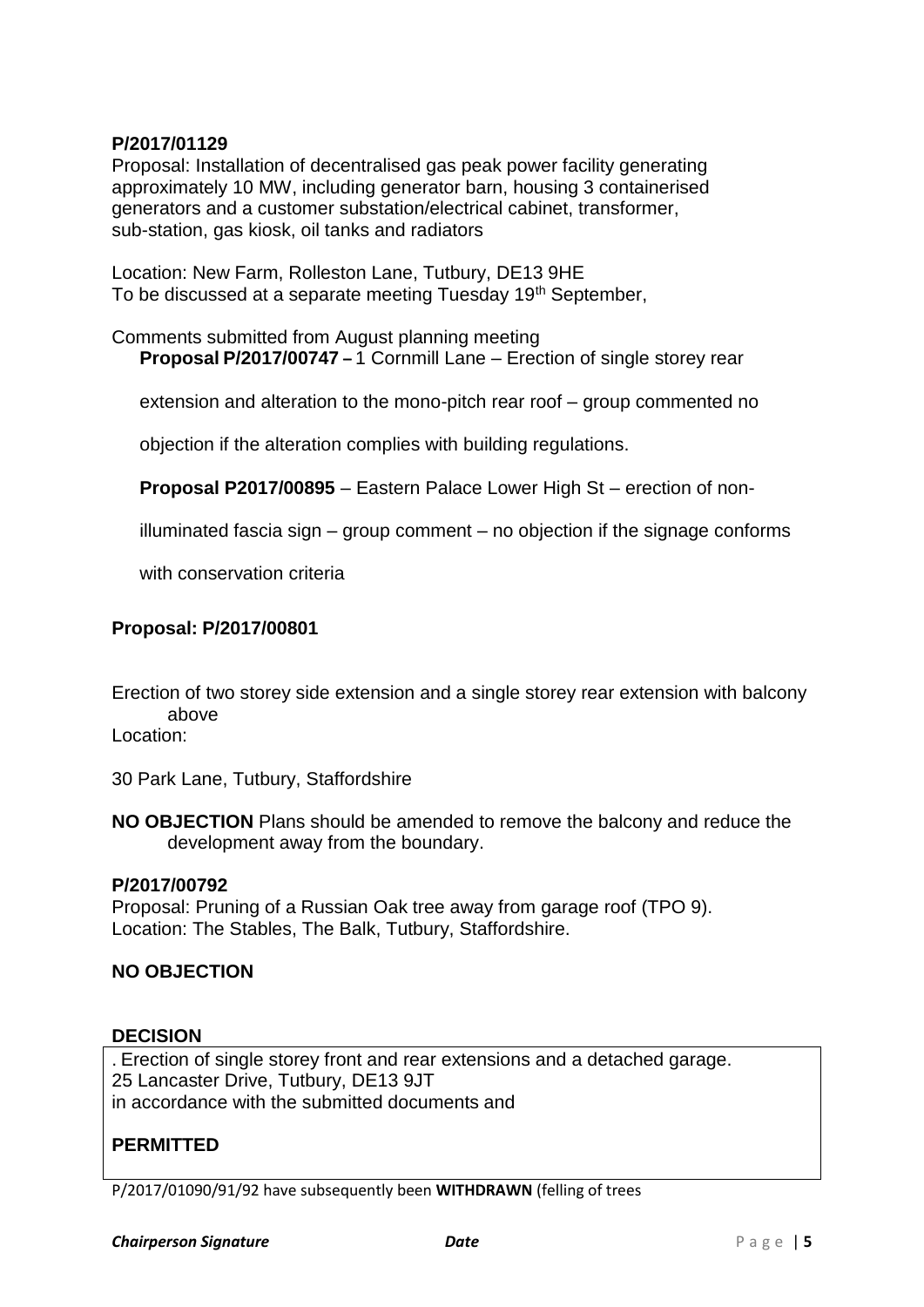on Belmot Road)

EAST STAFFORDSHIRE BOROUGH COUNCIL **REFUSES consent: Removal of one Acer tree one Ash tree one Yew tree and two Pine trees TPO 5 29 Pinfold Close, Tutbury, Staffordshire, DE13 9NJ**

**in accordance with the submitted documents and plans, for the reason(s) specified hereunder:**

Local Plan Policy DP8 states that felling of protected trees will only be granted where the tree is in poor health and/or has lost its intrinsic visual amenity or the tree is causing demonstrable harm/damage to the structural integrity of the building or other built form, and the harm cannot be remedied by other reasonable means.

# **09/17/10.0 STREET CLEANING AND CONTRACTS FOR 2018**

10.1 To be added to the next agenda.

### **09/17/11.0 TO RECEIVE A REPORT REGARDING THE CHANGING ROOMS MEETING AND TO REVIEW THE REQUIREMENTS OF THE SIGN AT CORNMILL LANE.**

**11.1** A draft sign proposal has been sent to the council to review following the meeting with the football team. Cllrs agreed that 2 smaller signs in front of the gate in the curtilage of the entrance off Cornmill Lane would be more visible and less intrusive that one large sign above the hedge. Cllr Morris proposed that the signs would measure approx. 600cm by 900cmon short wooden posts, all Cllrs agreed. The clerk advised that planning permission is required but no charge should be made for it.

#### **RESOLUTION**

### **The clerk will advise the football team that the sign design was approved and the suggested sizes would change to two smaller signs.**

**11.2** Tutbury Tiger had raised concern of the frequency of grass cutting and requested weekly cuts, the grass had been too long to play on. Cllr Morris proposed one extra cut should be enough as growth would slow down in the colder months.

### **RESOLUTION**

**The clerk will inform the football team of the decision to allow for one extra grass cut in the forthcoming season.**

# **09/1712.0 TO DECIDE ON STRIMMER TRAINING FOR AN ADDITIONAL ELM LANE VOLUNTEER AND PAINTING OF STEPS ON PINFOLD CLOSE.**

12.1 A request had been received from the friends of Elm Lane for strimmer training for an additional volunteer due to ill health of an existing volunteer. Training costs would be £145. All Cllrs agreed. They had no objection to the painting of the edge of the steps on Pinfold Close to make them safer to use.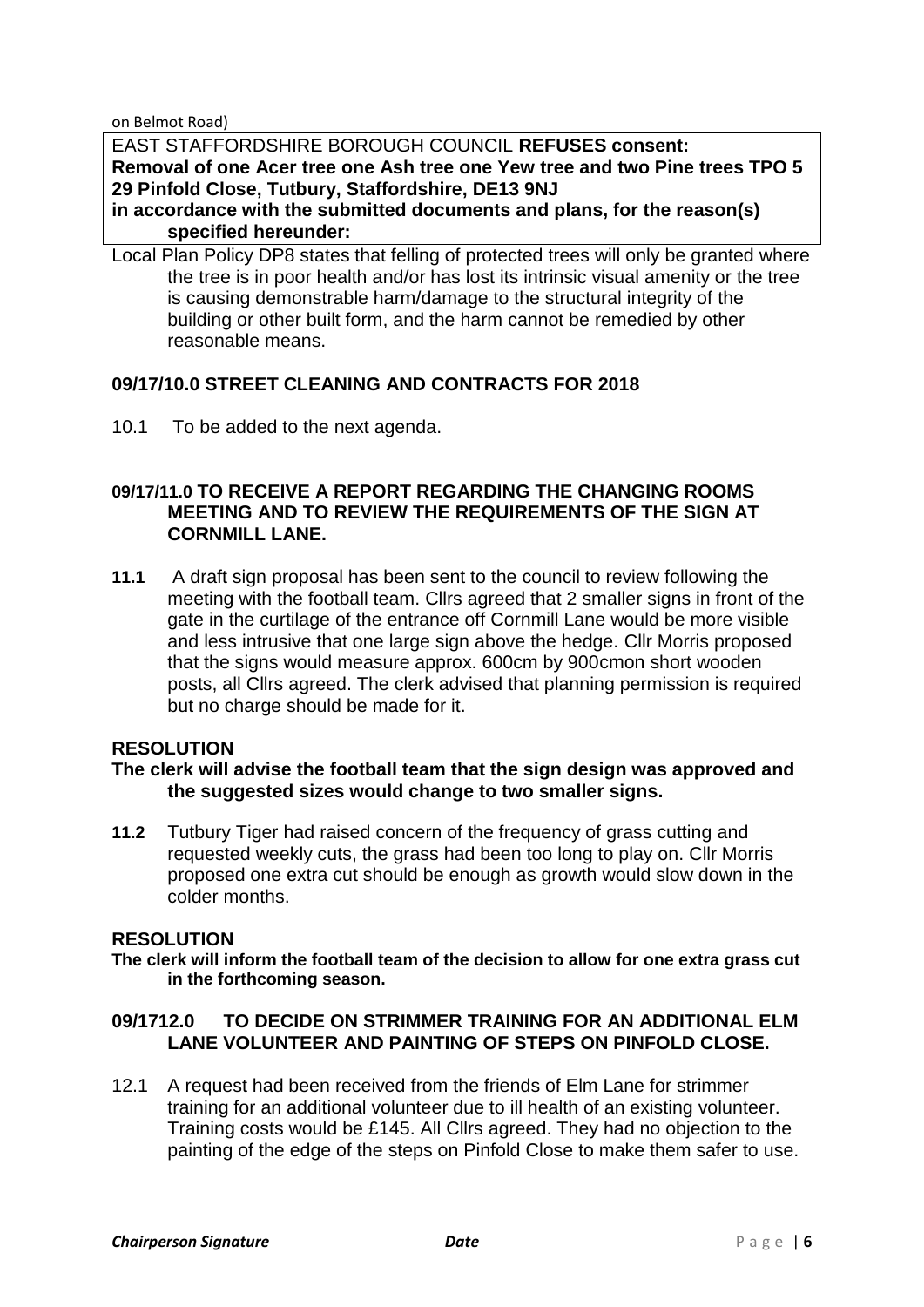# **RESOLUTION**

# **The clerk will inform the friends of Elm Lane that further strimmer training is authorised and there no objection to painting the Pinfold steps for safety reasons.**

### **09/17/13.0 GRANTS FOR LOCAL ORGANSIATIONS**

13.1 A grant application had been received from Richard Wakefield school for financial assistance of £500 to purchase sports kits for the pupils to take part in inter school competitions. Cllrs stated that the Parish charities would probably be able to assist and should be advised of this. Cllr Morris proposed that the grant was awarded and this was seconded by Cllr Beighton all councillors were in favour.

# **RESOLUTION: To Award £500 to Richard Wakefield School to purchase PE kits for interschool sports.**

# **09/17/14.0 SIGNING OF THE LEGAL DOCUMENT, TO TRANSFER THE STRIP OF LAND ON THE FOOTPATH OF CHATSWORTH DRIVE FOOTPATH (PARKPALE)**

**14.0** The Chairman and vice chairperson signed the document prepared by the solicitor to transfer land from Miller properties to Tutbury Parish Council. This was witnessed by the clerk. The strip of land is in front of the new fence at the rear of 38 Ironwalls Lane.

# **09/17/15.0 TO DECIDE ON A ELECTRICITY CONTRCT FOR THE CHANGING ROOMS.**

**15.0** The clerk had obtained three quotes for a new electricity contract and a twoyear tariff for British Gas was £146 cheaper per annum. Cllr T Spencer Smith proposed to accept the quote for the British Gas tariff. Cllr D Morris seconded this decision.

# **RESOLUTION**

**To accept the lowest tariff for a 2-year contract for the electricity contract for Cornmill Lane Changing rooms**

# **09/17/16.0 ACCEPTANCE OF RESIGNATION AND DECLARATION OF A CASUAL VACANCY.**

**16.1** The clerk had received a resignation letter from Jayne Hale a notice of vacancy had been declared by the Borough Council, no election had been requested from 10 parishioners so a vacancy could be